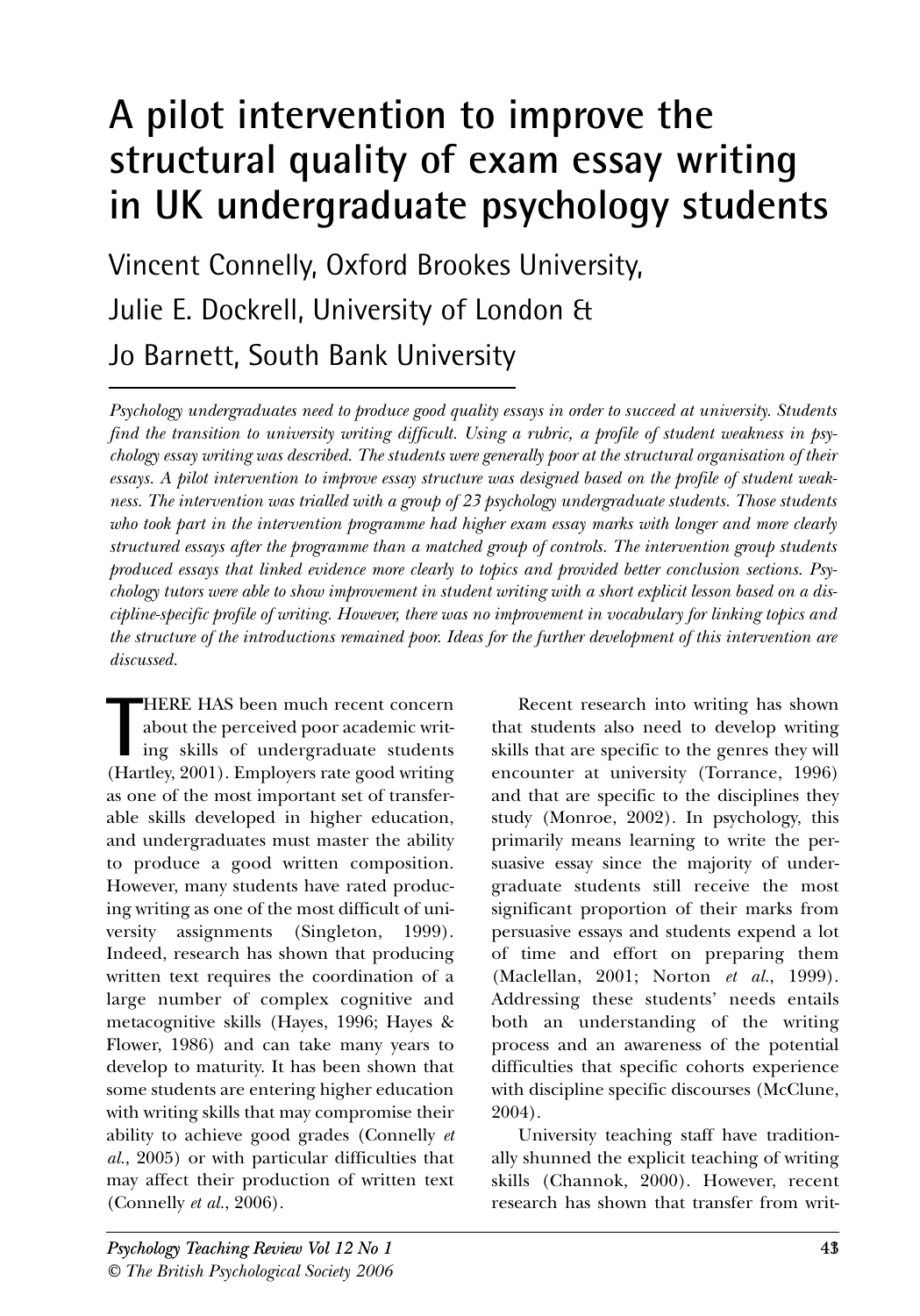ing strategies appropriate in school education, such as narrative, to the persuasive writing prevalent in higher education is far from automatic (Lavalle *et al.*, 2002). Therefore, there may be a need for universities to tackle this potential stumbling block for students.

There has been a recent move in UK higher education towards including more writing practice in the academic curriculum itself as way of infusing writing into the student workload. This movement has derived from the United States Writing in the Disciplines (WID) initiative. Discipline-specific writing sessions are introduced throughout the undergraduate curriculum. There is evidence that WID can improve student writing through extra practice effects (Ashbaugh *et al.*, 2002; Johnstone *et al.*, 2002; Riordan *et al.*, 2000), but there is less evidence that WID improves student thinking and knowledge construction (Bangert-Drowns *et al.*, 2004). Typically, the implementation of WID is a large-scale undertaking more often suitable to be driven at school or university level rather than at a departmental level (Hennessy & Evans, 2005; Somerville & Creme, 2005). Hence, it is only found in a few UK higher educations institutions at present. None the less the underpinning rationale of improving discipline specific writing can be implemented at any level – course, department, faculty or university. The present study draws on analogous principles to the WID movement in that it was targeted, had a discipline-specific focus and was tailored to the specific needs of the students by being taught within the normal teaching curriculum by discipline-specific staff.

To implement wider changes within a department and its curriculum it is important to demonstrate the efficacy of an intervention. We were set the challenge of establishing an evidence base in a short space of time, with limited resources, that could convince staff of the value of writing in the curriculum. To support our approach we drew on a large body of experimental research showing that explicit and focused direct instruction in discipline-specific writing can produce rapid improvements in student writing that is both effective and long lasting (see Graham, in press, for a review and De La Paz (2005) for a discipline-specific example). This body of research from the United States has focused primarily on schoolchildren and the learning disabled and takes a sociocognitive model of self-regulated learning as the theoretical basis for intervention. The writing interventions have been shown to be effective in older secondary school children (e.g. De La Paz & Graham, 2002) and so seemed to be potentially transferable to undergraduate students since developmental change in writing is very slow compared to other literacy skills (Perkins, 1985).

Discipline-specific instruction in writing would also allow students and tutors to share an understanding about what counts as 'good writing'. Channok (2000) has shown that students frequently misinterpret the feedback comments given to them by tutors on their writing assignments. This showed that students were not sharing the tutors' underlying assumptions about writing. Norton and Norton (2001) have also shown that undergraduate perceptions about how they are achieving departmental essay writing criteria may be very different from tutor perceptions.

A number of research studies have also shown that students who have problems with writing often do not have well-defined goals when they begin a writing task (De La Paz *et al.*, 1998, Nussbaum & Kardash, 2005). They attempt to write a difficult text without being specific about what they aim to write or how they write about it. This is a problem, as it has been found that when the goal of a task is ill defined much of the planning process in writing consists of goal specification (Hayes & Flower, 1980). If students are not clear what tutors understand as 'good writing' then their writing goals will be not be in line with what a tutor considers good writing for their discipline. Therefore, time should be taken to spell out shared goals and assumptions about 'good writing' between student and tutor.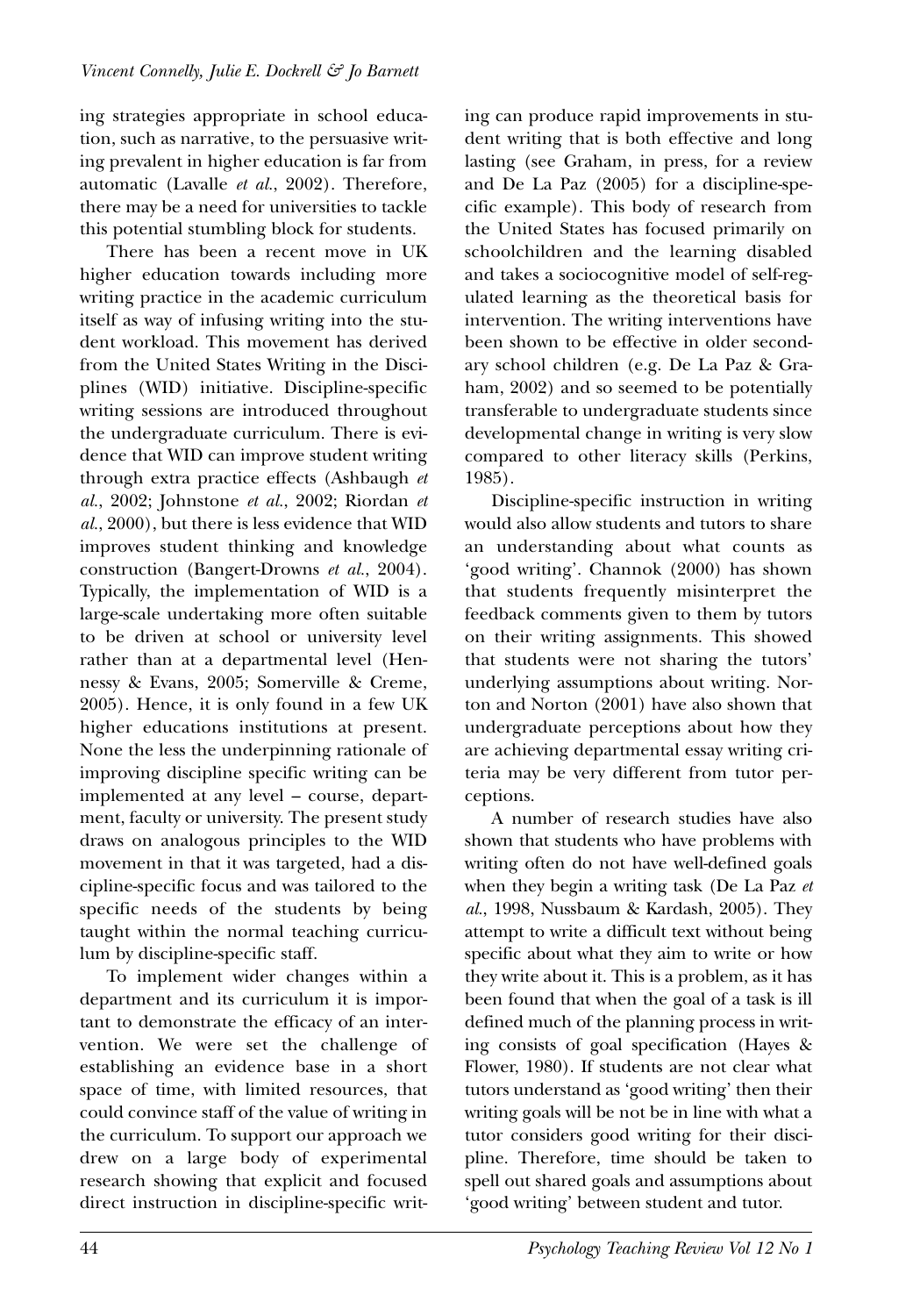Expert writers devote considerable effort to setting goals in their writing (Bereiter & Scardamalia, 1987) and well-specified writing goals provide clear direction. For example, Hull (1981) set specific text production goals for college students and claimed that they led to increased length of journal entries. These goals have to be specific to the task. Matsuhashi and Gordon (1985) showed that poor college writers set specific revising goals (they had to generate five ideas about the text) improved in their writing more than students given a general revising goal (make sure you improve your paper). This approach has also shown success with learning disabled populations. Ferretti *et al.* (2000) conducted a study where it was demonstrated that providing an appropriate set of elaborated goals (an overall goal comprising a number of subgoals) for learning disabled students led to improvements in writing quality. Nussbaum and Kardash (2005) also carried out a similarly successful intervention on undergraduate text generation by providing appropriate goal instruction. The final advantage of providing specific goals is that the implicit knowledge tutors often take for granted is made explicit to students (Channok, 2000).

We therefore set out to design an intervention based on the principle of providing a specific goals framework to support the structure of student persuasive writing in psychology and to evaluate its efficacy in a cohort of UK second year psychology undergraduate students. Research on children has shown that goal-based interventions can be successful in a short period of time by improving students writing self-regulation, and so have long lasting benefits. The intervention was carried out to raise the profile of writing in the curriculum and to demonstrate the ease of integrating writing skills into the psychology curriculum.

# **Method**

# *Design*

This project was designed to test an intervention to improve undergraduate persuasive writing through providing specific writing goals. The design was a pre–post test with an intervention group and a non-intervention control group. We planned to have a placebo control group but given sampling recruitment problems this design had to be changed, as detailed below.

In order to allow a targeted and discipline-specific intervention a profile of the students' writing skills was developed. This profile directly fed into the goals that were to be elaborated in the intervention itself.

## *Sample*

The intervention programme had been announced to all of the second year developmental psychology class at the start of the academic year (approximately 90 undergraduates) as part of a curriculum effort to improve essay writing in this psychology module. Our intervention group consisted of an opportunity sample of 23 undergraduates who registered for the intervention session. After trawling for more volunteers to attend intervention sessions 23 other undergraduates, who were re-contacted, acted as a non-intervention control. This group attended no sessions and was simply a comparative group.

All the undergraduates were second year undergraduate psychology students and were attending a course in developmental psychology as part of their psychology degree programme. They were aged between 19 and 35. The sample was primarily female with only 5 males out of the total of 46 participants. The two groups showed no significant difference in exam essay marks in a previous psychology exam.

## *Measures*

*Pre-intervention measure*. The pre-intervention measure was a class test given to the whole second year undergraduate developmental psychology class. The aim of the class test was to provide students with some compulsory writing practice and tutor feedback in order to prepare them for their end of term written exam. The class test comprised a pre-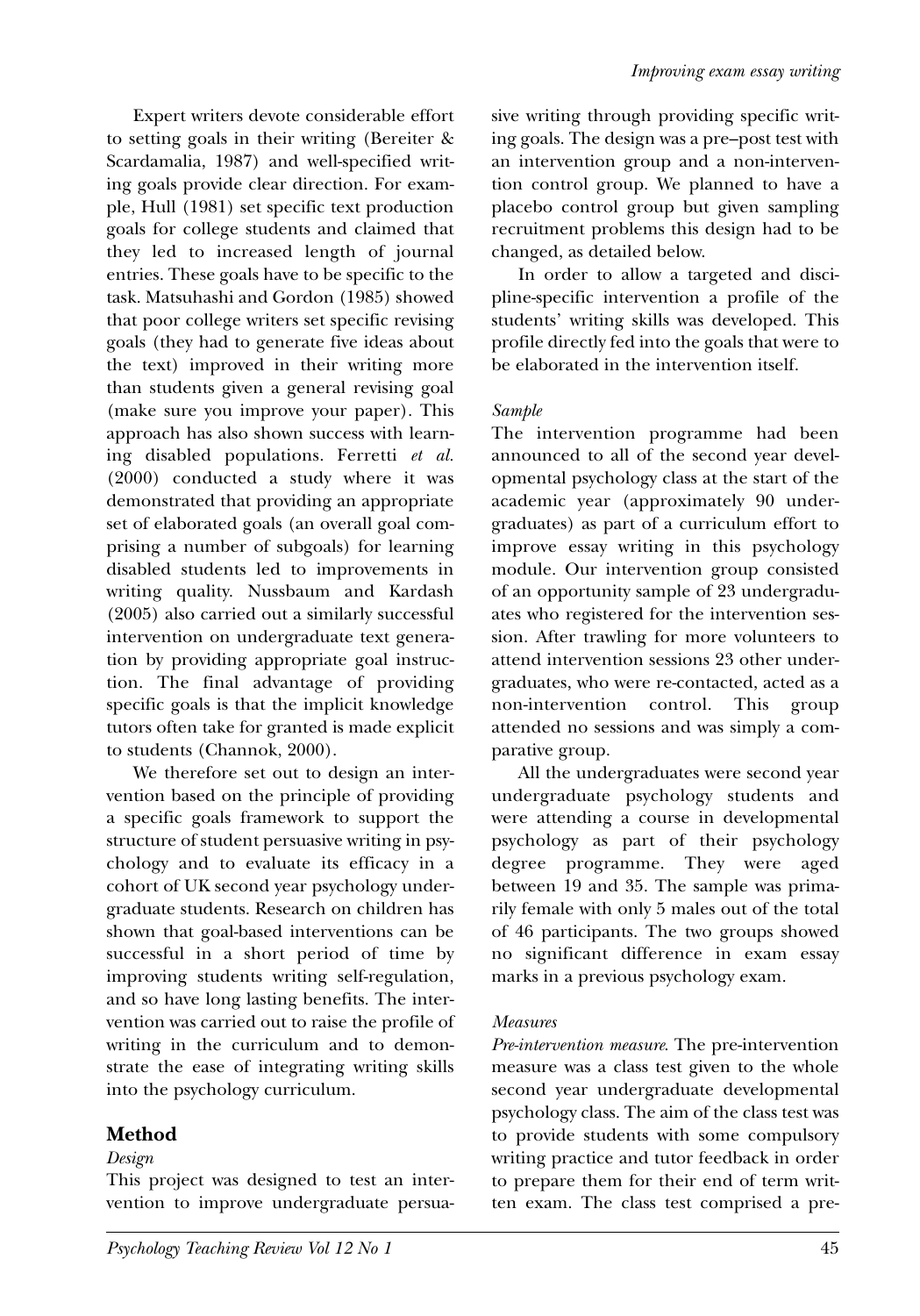#### *Vincent Connelly, Julie E. Dockrell & Jo Barnett*

| Intervention group           | <b>Pre-intervention</b> | <b>SD</b> | Post-intervention | <b>SD</b> |
|------------------------------|-------------------------|-----------|-------------------|-----------|
| Essay tutor score            | 60.52                   | 9.0       | 71.4              | 14.3      |
| Essay word length            | 865 words               | 252.4     | 1154 words        | 360.7     |
| Total rubric scores          | 61.2%                   | 16.8      | 71.4%             | 14.3      |
| Rubric introduction section  | 39.1%                   | 23.9      | 42.9%             | 31.6      |
| Rubric body overall section  | 67.6%                   | 20.9      | 78.0%             | 15.8      |
| Rubric within topics section | 64.5%                   | 16.7      | 73.1%             | 14.8      |
| Rubric conclusion section    | 51.9%                   | 29.6      | 69.4%             | 26.9      |
|                              |                         |           |                   |           |
| Control group                | Pre-intervention        |           | Post-intervention |           |
| Essay tutor score            | 60.65                   | 8.1       | 57.2              | 17.3      |
| Essay word length            | 799 words               | 221.9     | 804 words         | 321.5     |
| Total rubric scores          | 58.2%                   | 16.4      | 57.9%             | 17.5      |
| Rubric introduction section  | 33.7%                   | 21.8      | 36.2%             | 27.2      |
| Rubric body overall section  | 65.0%                   | 17.3      | 65.9%             | 17.3      |
| Rubric within topics section | 61.2%                   | 17.3      | 60.7%             | 19.0      |

**Table 1:** Pre- and post-intervention measurement mean scores for the intervention and control group

seen essay task that was required to be completed in a one-hour timed session. The essay task was to write an essay to the prompt 'Defend the idea that humans are not born with an innate preference for faces'. Permission to access the essays was given when the students signed up for the study. Essays were available for the complete intervention and control groups. As shown in Table 1 no significant differences were found between the two groups in the results from this task.

The essays were marked by the course tutors, who included the first two authors, but all the markers were ignorant of who had signed up for the study. The marking criteria were the normal discipline specific criteria for the teaching course.

*Post-intervention measure.* The post-intervention measure was a pre-seen essay question answered in an exam with a recommended one-hour answer time. The exam was the second year developmental psychology exam and was taken eight weeks after the pre-intervention measure. The students had a choice of six questions from which to choose. The questions were all similar in format to the pre-intervention measure and demanded a persuasive essay response. Permission to access the essays was given when the students signed up for the study. The pre- and postintervention essays were marked by the course tutors, who included the first two authors, but all the markers were ignorant of who had signed up for the study. The marking criteria were the normal discipline-specific criteria for the teaching course and as used for the pre-intervention essays.

## *Rating the essays*

The essays were rated using two measures. First was the standard tutor mark for the piece of work as part of the developmental psychology course using discipline-specific criteria. The second rating was a quality rating using an essay evaluation rubric that we had designed based on criteria specified by Westby and Clauser (1999). This produced a measure of the profile-specific performance.

A rubric is a common method used to assess children's writing and can be adapted to assess all levels of writing. It uses a set of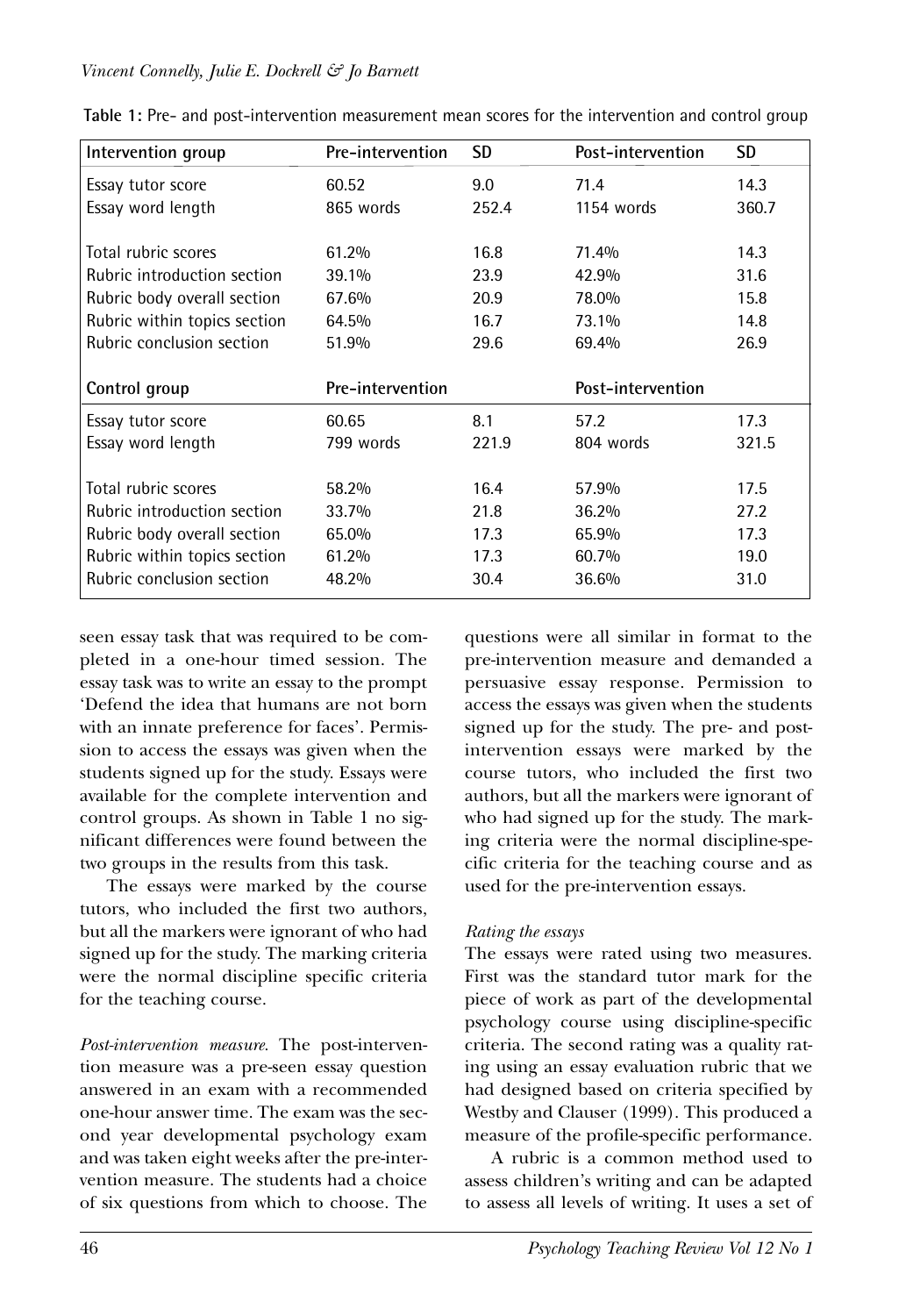rules or benchmarks to judge different levels of performance. The student's writing is assessed by its conformity to the benchmarks, in terms of a score or percentage measure of conformity. It is a measure of the structure and quality of the text produced by the students.

The rubric used in the current study consisted of 24 questions in four sections (see Appendix 1); introduction, overall body, within topics and conclusion. The rubric assessed students' skill at sectioning the essay clearly; ordering ideas; linking ideas; showing sufficient support and expansion of ideas and showing a sufficient sense of audience. The rubric displayed good internal reliability (Cronbach's alpha = .91). The item discrimination was high and it also showed good external validity (*r* = .79 with TOWL-3 standardised measure of writing). A copy of the rubric can be provided by the first author.

#### *Procedure*

All students in the second year developmental psychology class were offered the chance to participate in the intervention. This was done by announcements to the whole class and the use of posters in the psychology department. Those that signed up for the intervention were given a date and time to turn up for the intervention session, following their normal class towards the end of the semester.

The intervention was a one-hour small group lesson covering the achievement of structural subgoals in persuasive essay writing. These subgoals covered the following areas identified as weak in the students writing; sectioning the essay clearly (into introduction, topics, conclusion); ordering and linking ideas; showing sufficient support and expansion of ideas within and between topics.

The content for the lesson was derived from a previous study of 54 undergraduate developmental psychology essays drawn from the same cohort of students who were to be asked to take part in the intervention. This study revealed that the students were weak in a number of areas. They were very poor at producing good introductions and conclusions. For example, 51 per cent of this cohort of students did not explain in their introduction what was to be covered in the essay and 35 per cent of them did not produce a conclusion that summarised any of the main points of the essay. They were also poor at making links between topics and they failed to use adequate vocabulary to link between topics – only 18 per cent of student completely linked topics and 25 per cent of students did not use any linking words between topics. However, they did use evidence to illustrate points and 85 per cent of the students did produce topics in a logical manner related to the question. The essays produced by all the students were also very short, given the level of detail the students were expected to attain in their essay. We therefore designed our lesson to cover each of the perceived areas of weakness of the cohort we had identified from the profile above.

The lesson contained seven major sections as listed in Table 2. As previously out-

| Title of section                                                  | Time in minutes |
|-------------------------------------------------------------------|-----------------|
| 1. Introduction and explanation of the genre and how lesson       |                 |
| will run (use of their work, etc.)                                | 5               |
| 2. Presentation of overall macrostructure of the persuasive essay | 10              |
| 3. Presentation of introduction structure subgoal                 | 10              |
| 4. Presentation of conclusion structure subgoal                   | 10              |
| 5. Presentation of topics sections in essay subgoal               | 10              |
| 6. Presentation of linkage subqoal                                | 10              |
| 7. Brief discussion of what had been learnt                       | 5               |

**Table 2:** The breakdown of the one-hour intervention lesson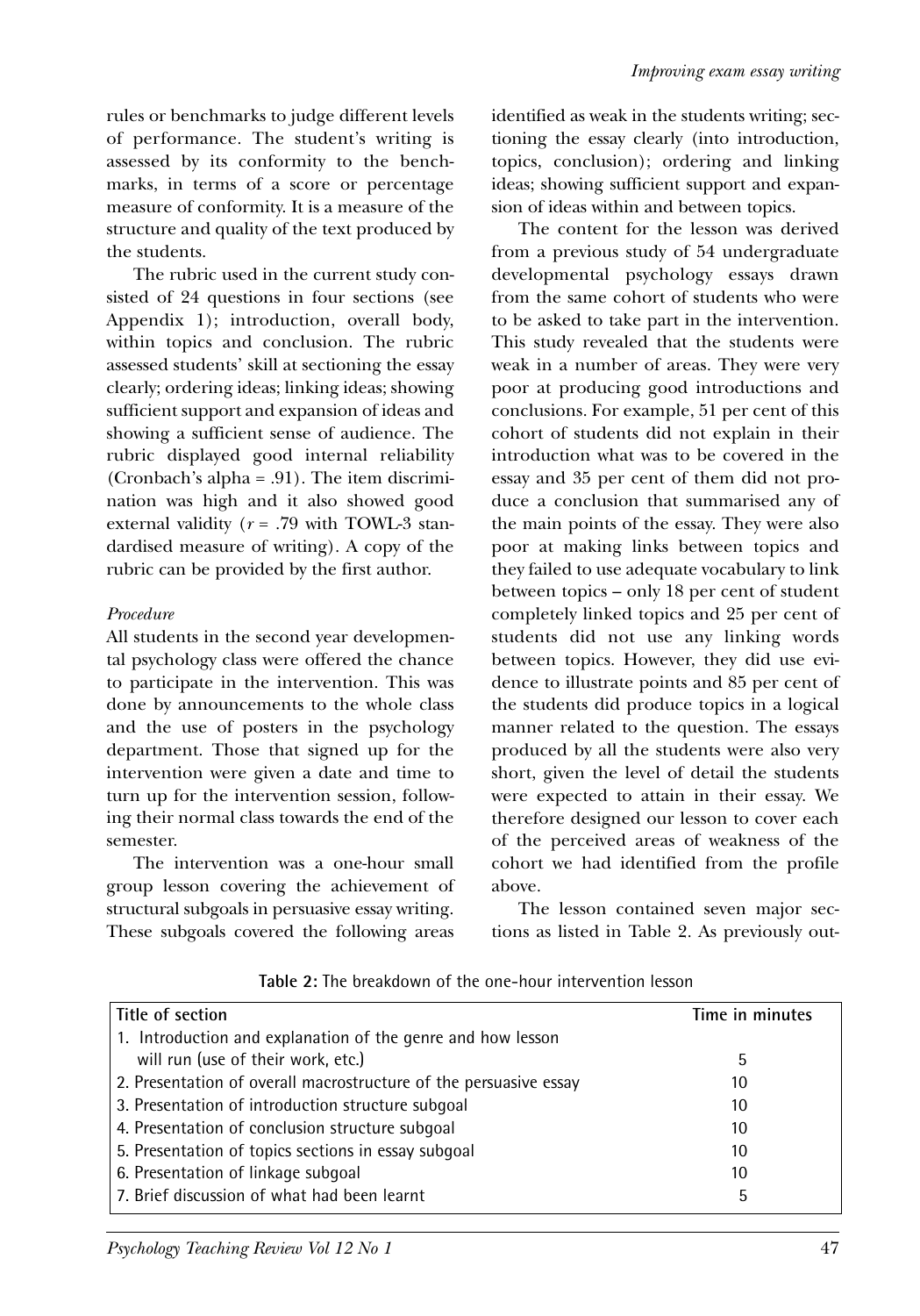lined these sections had been identified as weak areas from the profile of students' work. Each section of the lesson followed a common structure. To begin with the present knowledge and writing habits of the students were elicited. This was done using the pre-intervention measure they had been asked to bring with them to the intervention. A model subgoal was presented and there then followed a group discussion about this goal and how it could be applied. The students then applied the subgoal to their own work.

The emphasis was placed on interaction and reflection of the subgoals. All students were encouraged to participate equally throughout. The session was led by the third author who has extensive experience in tutoring psychology students' essay writing skills. The other authors were psychology tutors on the module teaching staff and so provided further discipline-specific guidance and representation in the design of the intervention session. Each section of the hourlong session is explained in more detail below.

*1. Introduction and explanation of the genre and how lesson will run.* Participants were asked to consult their pre-intervention class test essay. They were told that they would be referring to these throughout.

Students were informed of the reason for the study. They were told that university essays had been studied for structure. They were informed that many of these essays lacked the features deemed necessary for successful essay writing, according to the literature. Students were told that the aim of the intervention study was to make them aware of these features in their own writing and to see if instruction in this area might improve their grade at a later stage.

The students were informed that the essay writing genre was a specific and restricted genre governed by specific writing conventions. They were told that the intervention would be focusing on the structure of the persuasive essay genre in psychology. Participants were informed that they would first look at the overall structure of a psychology essay and then examine the individual parts in more detail and that finally they would be looking at cohesion – joining it all together.

For this and all subsequent sections the section ended with a summary by a group member, final discussion and a question and answer session.

*2. Presentation of overall structure of the persuasive essay.* Participants were asked if they felt that they structured their essays. This elicited a brief group discussion. Participants were told that an academic essay should have easily definable sections: an introduction, a main body and a conclusion. Participants were given an sample essay and asked to mark on it where they believed the section boundaries to be. This task was difficult, in cases, impossible, as the essay contained very little structure. This task then led on to another brief group discussion in which the importance of structure was drawn from the example used.

Students were asked to carefully consider their own work and identify sections in their own essay from the class test. This was followed by a brief group discussion.

*3. Presentation of introduction structure.* The tutor led a discussion on the purpose of the introduction and what an introduction should contain. Participants were alerted to the varying nature of the introduction section. Students were presented with a number of subgoals relating to the introduction structure and asked to identify and discuss features of the introduction in their own class test work. This was done in pairs and then as a group.

*4. Presentation of conclusion structure*. The tutor led a brief discussion on the purpose of the conclusion, what a conclusion should contain and what a conclusion should not contain (i.e. new information). Students were presented with a number of subgoals relat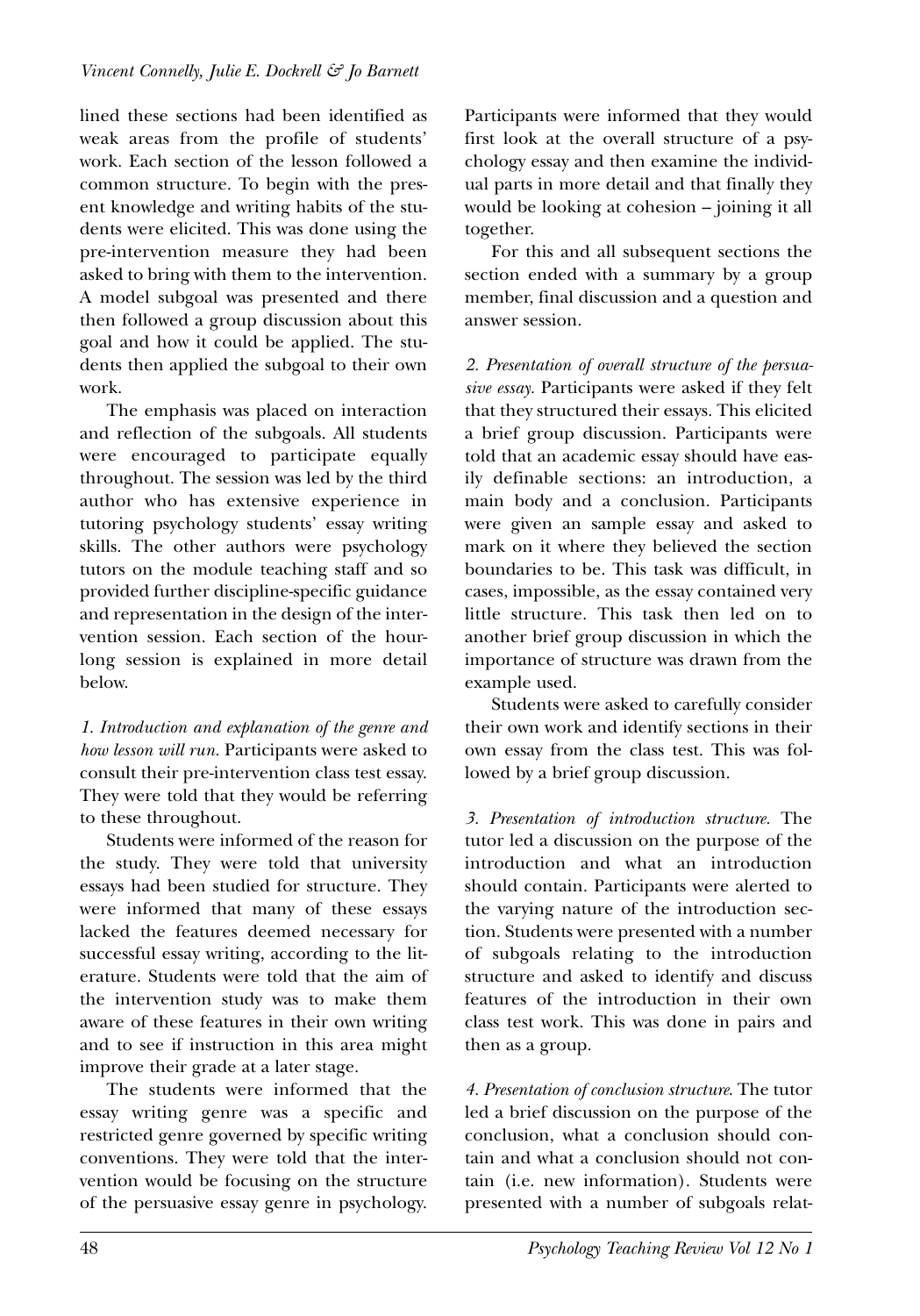ing to the conclusion structure.

Participants were given two conclusions to study. They were asked to comment on them and decide which was the better structured of the two. The students then attempted to identify and discuss features of the conclusions in their own work. This was done in pairs and then as a group.

*5. Presentation of topic sections in essay.* The tutor led a discussion on how the body of an essay should be organised. The tutor argued that the main body of the essay should be broken down into 'topics'. Students were presented with a number of subgoals relating to topics. There followed a brief discussion of the structural features of each topic/section. The students then attempted to identify and discuss features of the topics in their own work. This was done in pairs and then as a group.

*6. Presentation of linkage*. The importance of ordering and linking information appropriately was stressed in a discussion led by the tutor. Linking words, connectives were defined and the group named as many as they knew. Students were presented with a number of subgoals relating to linkage. The students worked on an example essay identifying the connectives and linking words. Using their own work the students counted linking words in the two sections. This was done in pairs and then as a group.

*7. Brief discussion of what had been learnt*. Students were reminded of how the intervention was designed and how they might use the subgoals. The subgoals were then given to them on a handout. Students read through the handout, using the tutor to help define any unknown terms or words (e.g. vacillate).

# **Results**

The pre-intervention and post-intervention essay measures and the rubric assessment marks are given in Table 1. The marks given for the rubric are expressed as a percentage of the summed maximum marks that the students could have received by section. There were no significant differences between the intervention group and the control group for any of these measures at pre-intervention. Therefore, it is reasonable to assume that the two groups were matched in their essay writing ability prior to the intervention.

It can be seen that the results of the intervention group were higher, in general, than the control group post-intervention. The scores of the two groups were compared with repeated measures analysis of variance.

# *Tutor marks and essay length*

Analysis of variance on the pre- and postintervention essay marks showed no significant main effects but did show a significant interaction between tutor mark and group (tutor mark,  $F(1,44) = 3.6, p > .05, \eta = .75;$ group,  $F(1,44) = 2.8, p > .05, \eta = .6$ ; tutor mark with group,  $F(1,44) = 4.6$ ,  $p < .05$ ,  $\eta =$ .88). The post-intervention scores of the intervention group were significantly higher than those of the control group (planned comparison post-intervention  $t$  test,  $t(44)$  = 2.69,  $p = .01$ ,  $d = 0.8$ ).

As noted from the student writing profile, the students' essays in the pre-intervention were short for the level of detail expected within the essay itself. An ANOVA comparing pre- and post-intervention essay length count showed that the main effects were significant (essay length,  $F(1,44) = 10.5$ ,  $p < .01$ ,  $\eta = .20$ , group,  $F(1,44) = 7.8$ ,  $p < .05$ ,  $\eta = .15$ ) and the interaction of essay length and group was significant  $(F(1,44) = 6.7, p <$ 0.01,  $\eta = .18$ ). A planned comparison *t* test confirmed  $(t(44) = 3.5, p < .01, d = 1.02)$  that the intervention group produce longer postintervention essays. There was a significant correlation between answer length and the final grade received across both groups  $(r(46)=.44, p < .01).$ 

# *Analysis of essays by sections and by length*

The parts of the essay were broken down by the raters into introduction, body and conclusion and a word count made of the length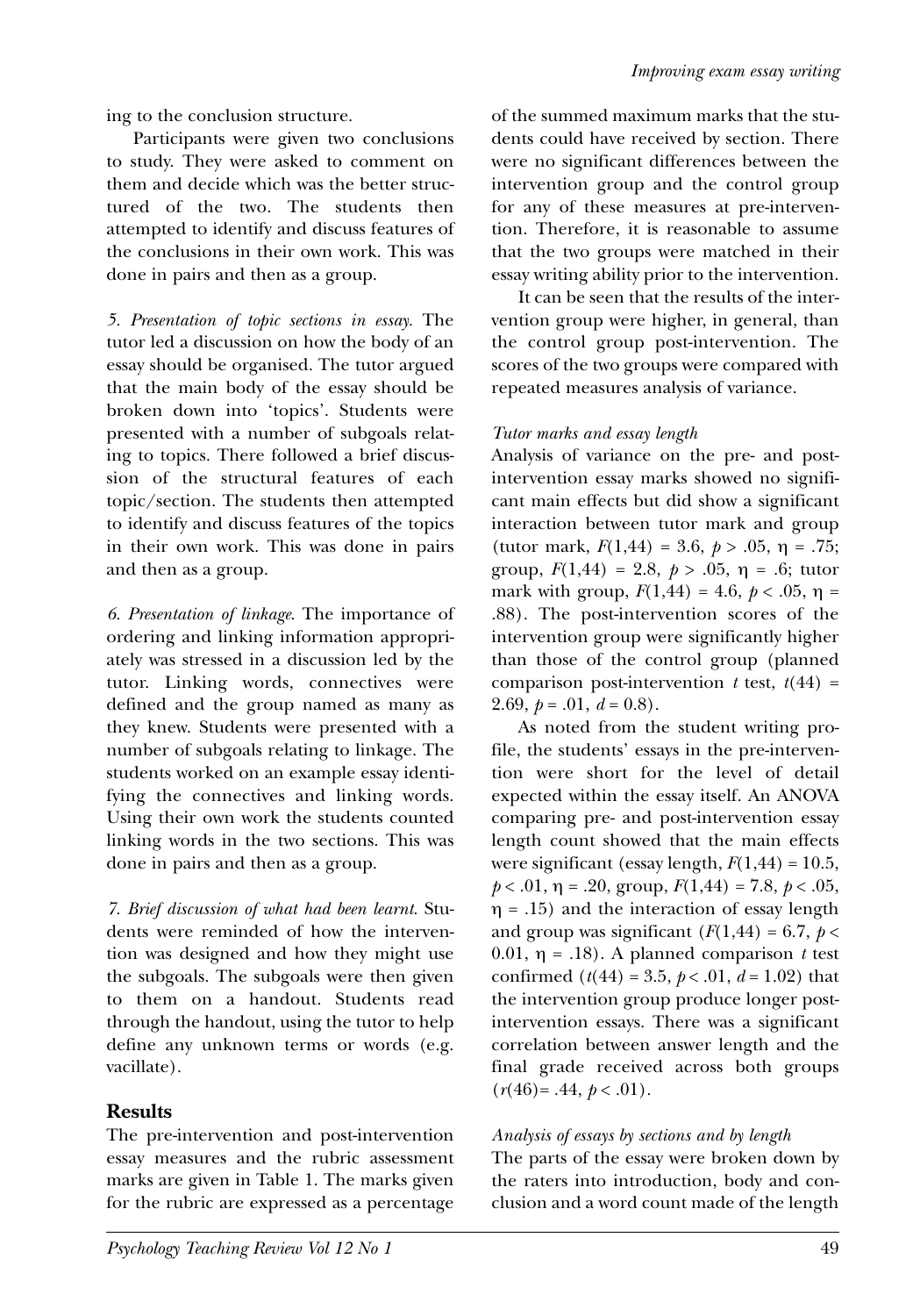of each of these sections. We were interested in comparing word counts by section as the initial profile of students work had shown a number of these sections to be extremely short or in many cases not there at all. Therefore, length provided a ready indication of how effective the intervention had been at getting the students to include some more detail in these sections. A repeated measures analysis of variance looking at the pre- and post-intervention word counts showed a number of statistically significant differences. When examining body length there were significant main effects (body,  $F(1,42)$  = 11.7,  $p < .01$ ,  $\eta = .2$ ; group,  $F(1,42) = 4.8$ ,  $p <$ .05,  $\eta$  = .1) and there was a significant interaction between body length and group  $(F(1, 42) = 4.7, p < .05, \eta = .4)$ . Examination of the length of the conclusion section revealed a significant main effect of group and a significant interaction of conclusion length by group (conclusion length, *F*(1,42)  $= 0.7, p > .05, \eta = .01, \text{ group}, F(1, 42) = 7.8, p$  $< .05$ ,  $\eta = .16$ ; conclusion length by group  $F(1,42) = 9.1, p < .01, \eta = .18$ . This showed that the intervention group produced significantly higher amounts of words in both the body and conclusion section of the postintervention measure (body length planned comparison post-intervention  $t$  test,  $t(44)$  = 2.97,  $p < .01$ ,  $d = 0.88$ , and conclusion length planned comparison post- intervention *t* test,  $t(44) = 5.4, p < .01, d = 1.6$ . However, there were no main effects  $(F < 1)$  or significant interaction  $(F < 1)$  between introduction word length and group or any other main effects  $(F < 1)$ . The intervention group did not produce a longer introduction than the control group in the post-intervention measure and so gains were specific to the body and conclusions sections.

## *Analysis of essays by the rubric scores*

The scores for the writing rubric were also assessed to see if there were any post-intervention improvements. Pre- and post-intervention scores are shown in Table 3 for the intervention group on all the questions. Analysis of variance on the total rubric scores showed that there was a significant main effect of group but not of total rubric scores (total rubric score,  $F(1,44) = 2.5, p > .05; \eta =$ .06, group,  $F(1,44) = 4.9$ ,  $p < .05$ ,  $\eta = .10$ ) and that there was also no significant interaction between pre- and post- rubrics total scores and group  $(F(1,44) = 3.8, p = .056, \eta = .08)$ . However, when we converted the scores into gain scores and covaried the baseline scores we did find a significant effect of group  $(F(1,45) = 7.7, p < .01, \eta = .15)$ . There was also a significant relationship between essay length and score on the rubric that was retained, across both groups  $(r(46) = .64, p <$ .01).

It was also shown that once the rubric was broken down into the component sections, pre and post differences between the groups were shown for the conclusion section. Analysis of variance revealed that there was main effect of group (conclusion rubric score,  $F(1,42) = 0.2$ ,  $p > .05$ ,  $n = .01$ ; group,  $F(1,42) = 8.5, p < .05, \eta = .2$ ) and a significant interaction between pre- and post-intervention conclusion section rubric scores and group  $(F(1,42) = 5.1, p < .05, \eta = .1, \text{conclu-}$ sion section planned comparison post-intervention *t* test,  $t(44) = 3.9, p < 0.01, d = 1.15$ . The intervention group was scoring more highly on the conclusion section of the rubric than the control group in the post intervention measure. This result makes sense in terms of the very short average length of the conclusion section that the control group produced, in comparison with the significantly longer conclusion section produced by the intervention group.

The responses to individual questions were also analysed to see if there were pre and post differences between groups. The questions shown in Table 4 displayed significant interactions where there were differences between the intervention and control groups for post-testing and not for pre-testing. The results show that the students in the intervention group are using more linkage in their post-intervention work as recommended in the intervention. The intervention group are also more likely to include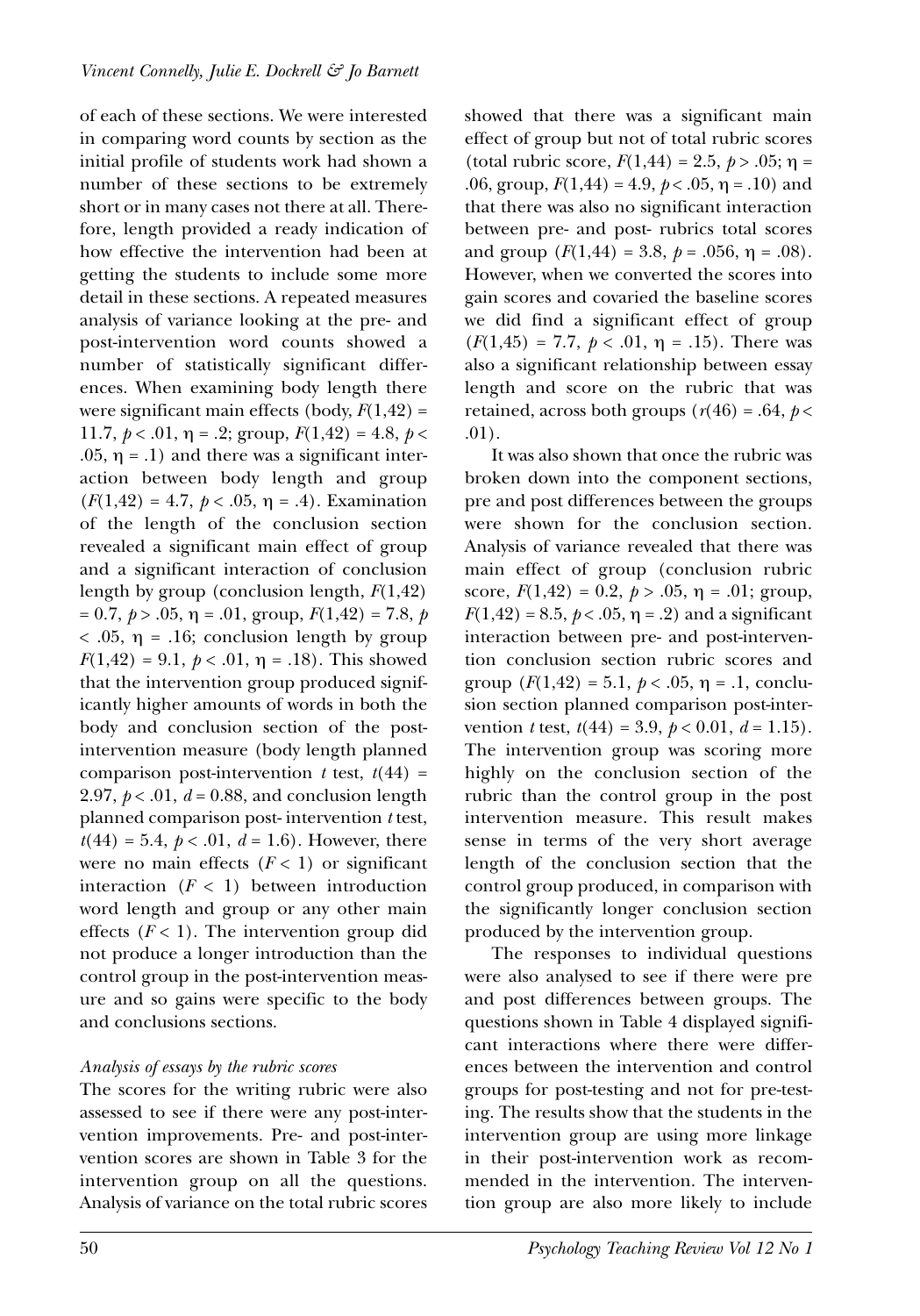|                                                                                                 | Pre-intervention |             | Post-intervention |      |
|-------------------------------------------------------------------------------------------------|------------------|-------------|-------------------|------|
|                                                                                                 | Mean rating      | <b>SD</b>   | Mean rating       | SD   |
|                                                                                                 | $(0-3)$          |             | $(0-3)$           |      |
|                                                                                                 |                  |             |                   |      |
| Introduction section                                                                            |                  |             |                   |      |
| Does information presented in the introduction                                                  |                  |             |                   |      |
| show that the writer has identified terms in the title?                                         | 2.32             | 0.89        | 2.26              | 1.1  |
| Does the introduction explain what is to be covered                                             |                  |             |                   |      |
| in the essay?                                                                                   | 0.91             | 1.02        | 1.09              | 1.35 |
| Does the introduction explain what order topics                                                 |                  |             |                   |      |
| will be covered in the essay?                                                                   | 0.27             | 0.77        | 0.52              | 0.9  |
| <b>Body section</b>                                                                             |                  |             |                   |      |
| Does the writer vacillate between topics?                                                       | 2.55             | 0.74        | 2.48              | 1.08 |
| Are topics logically ordered?                                                                   | 2.32             | 0.84        | 2.83              | 0.39 |
| Are the topics linked to the question?                                                          | 2.27             | 0.7         | 2.7               | 0.47 |
| Are the topics linked to each other?                                                            | 1.91             | 0.87        | 2.17              | 0.83 |
| Has the writer made use of basic linking words                                                  |                  |             |                   |      |
| between topics?                                                                                 | 2.0              | 0.82        | 2.22              | 0.85 |
| Has the writer made use of complex linking and                                                  |                  |             |                   |      |
| referential words/ phrases/ sentences between topics?                                           | 1.05             | 0.84        | 1.3               | 1.18 |
|                                                                                                 |                  |             |                   |      |
| Within topics section                                                                           |                  |             |                   |      |
| Are ideas relating to one topic logically ordered?                                              | 2.48             | 0.6         | 2.74              | 0.45 |
| Does the writer include identifiable topic sentences?                                           | 2.09             | 0.81        | 2.43              | 0.79 |
| Is the main idea expressed in the topic sentence                                                |                  |             |                   |      |
| developed?                                                                                      | 1.73             | 0.7         | 2.04              | 0.47 |
| Does the writer explain/define necessary/relevant                                               |                  |             |                   |      |
| terminology?                                                                                    | 1.59             | 0.5         | 1.83              | 0.58 |
| Has the writer made use of explanation/description<br>to back up the main idea of the sections? | 2.0              | 0.69        | 2.35              | 0.65 |
| Has the writer made use of example/case studies/                                                |                  |             |                   |      |
| evidence from research/data to back up the main                                                 |                  |             |                   |      |
| idea of the topic?                                                                              | 2.18             | 0.73        | 2.3               | 0.63 |
| Is the relevance of these illustrations explained to                                            |                  |             |                   |      |
| the reader?                                                                                     | 1.68             | 0.78        | 2.13              | 0.63 |
| Does the writer go in evaluating the illustrations                                              |                  |             |                   |      |
| presented?                                                                                      | 1.73             | 0.83        | 2.0               | 0.6  |
| Are the ideas about the topic linked?                                                           | 2.45             | 0.69        | 2.52              | 0.59 |
| Has the writer made use of basic linking words to                                               |                  |             |                   |      |
| link ideas within discussion of a topic?                                                        | 2.27             | 0.63        | 2.43              | 0.59 |
| Has the writer made use of complex linking words/                                               |                  |             |                   |      |
| phrases/ sentences to link ideas relating to a topic?                                           | 1.09             | 0.75        | 1.35              | 1.03 |
|                                                                                                 |                  |             |                   |      |
| Conclusion section                                                                              |                  |             |                   |      |
| Does the ending summarise the main points                                                       |                  |             |                   |      |
| in the essay?                                                                                   | 1.05             | 0.84        | 1.78              | 0.9  |
| Are the summarising points and the concluding<br>comments linked?                               |                  |             |                   |      |
| Does it refer back to the title?                                                                | 1.32             | 1.04<br>1.0 | 2.0               | 0.95 |
| Does it answer the question or explain why the                                                  | 2.05             |             | 2.48              | 0.85 |
| question cannot be answered?                                                                    | 1.77             | 1.07        | 2.09              | 1.04 |
|                                                                                                 |                  |             |                   |      |

**Table 3:** Intervention group pre and post intervention mean rubric scores by question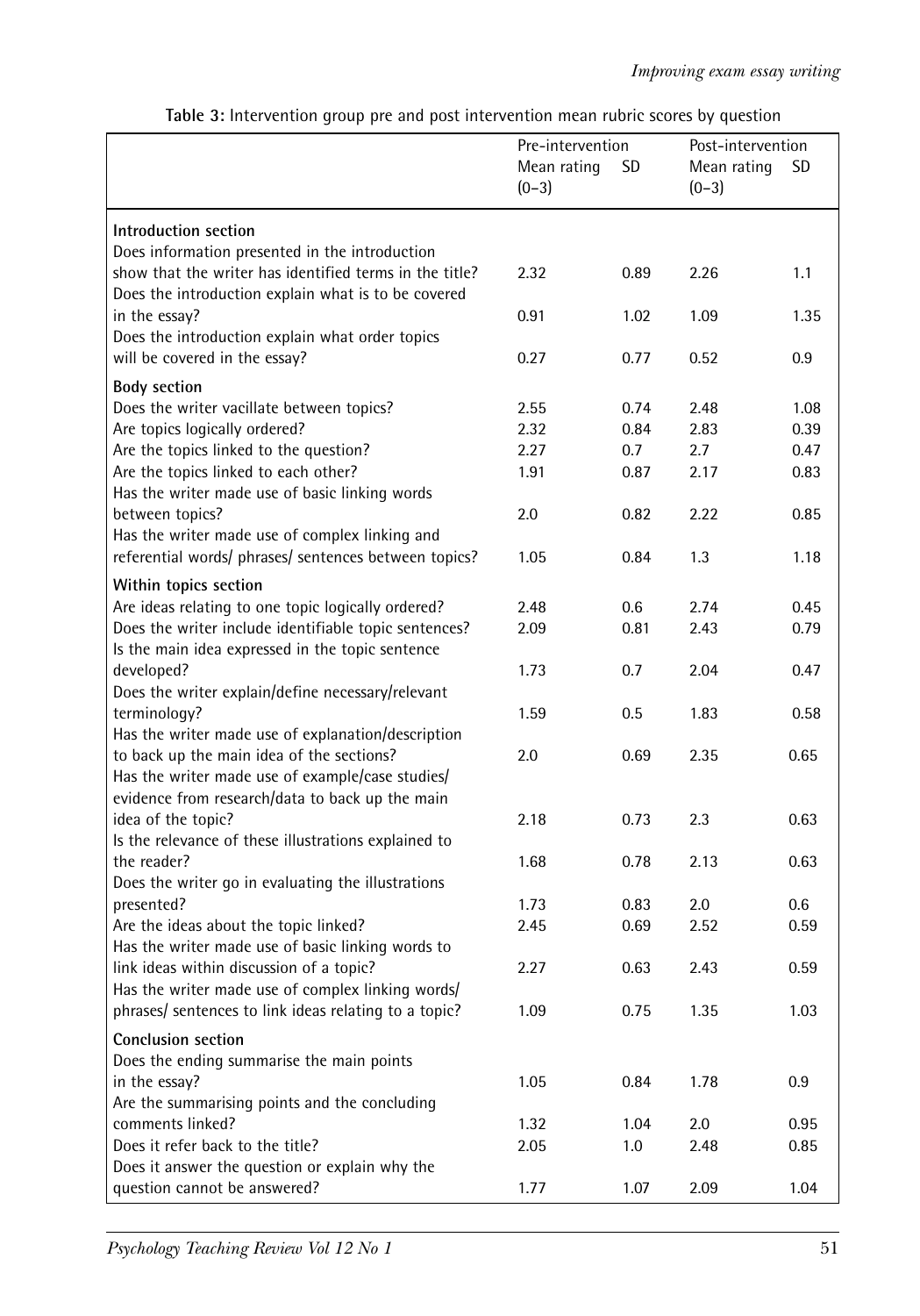**Table 4:** Rubric question where a significant post-intervention difference was found between the intervention group and the control group

| Within topics section                                                                                       |
|-------------------------------------------------------------------------------------------------------------|
| 'Are the topics linked to the question?'                                                                    |
| (Interaction of question by group, $F(1,42) = 5.3$ , $p = .027$ , planned comparisons t test on post-       |
| intervention scores, $t(44) = 2.7$ , $p = .01$ , $d = 0.8$ )                                                |
| 'Is the relevance of these illustrations (examples/case studies/evidence/data) explained to the<br>reader?' |
| (Interaction of question by group $F(1,42) = 5.04$ , $p = .03$ , planned comparisons t test on post-        |
| intervention scores, $t(44) = 2.9$ , $p = .005$ , $d = 0.9$ )                                               |
| <b>Conclusion section</b>                                                                                   |
| 'Does the ending summarise the main points in the essay?'                                                   |
| (interaction of question by group, $F(1,42) = 5.8$ , $p = .021$ , planned comparisons t test on post-       |
| intervention scores, $t(44) = 3.5$ , $p = .001$ , $d = 0.5$ )                                               |
| 'Are the summarising points and the concluding comments linked?'                                            |
| (interaction of question by group, $F(1,42) = 5.3$ , $p = .026$ , planned comparisons t test on post-       |
| intervention scores, $t(44) = 4.2$ , $p < .000$ , $d = 1.2$ )                                               |
| 'Does it (the conclusion) refer back to the title?'                                                         |
| (interaction of question by group $F(1,42) = 4.1$ , $p = 0.049$ , planned comparisons t test on post-       |
| intervention scores, $t(44) = 3.8$ , $p < .000$ , $d = 1.1$ )                                               |
|                                                                                                             |
| 'Does it (the conclusion) answer the question or explain why the question cannot be answered?'              |
| (interaction of question by group, $F(1,42) = 6.5$ , $p = .015$ , planned comparisons t test on post-       |
| intervention scores, $t(44) = 3.0$ , $p = .005$ )                                                           |

supporting evidence in their essays. The overall improvement in intervention group conclusion scores described earlier is reflected in an overall improvement in all the specific conclusion questions in the rubric and they showed superior structuring and content of their conclusions.

# **Discussion**

The discipline-specific profile of student weakness in writing led to the design of our discipline-specific intervention. This profiling before intervention was, we think, an important factor in the success of our following intervention. It allowed us to target the specific areas of student weakness in their psychology essays in a short space of time rather than spending more time on perceived generic problems with writing. This specificity allowed psychology tutors to improve the writing skills of their students within a psychology module and within a

realistic time frame, given other curricular demands. The lesson could also be successfully imported into a larger package more oriented towards the WID approach.

Psychology tutors can influence the writing of their students through direct, explicit teaching in a way similar to that of Graham (in press) and colleagues with children in the USA. The writing lesson requires no great knowledge of the English language or specific remedial teaching skills and could be implemented, in our opinion, by most psychology tutors without an excessive resource cost to departments. Pragmatically, the lesson also sits well with psychology tutors who may be more ideologically opposed to the 'academic literacies' approach (Lea, 2004: Lea & Street, 2000) that is currently gaining ground in relation to the teaching of student writing.

The intervention targeted performance in one module in psychology where students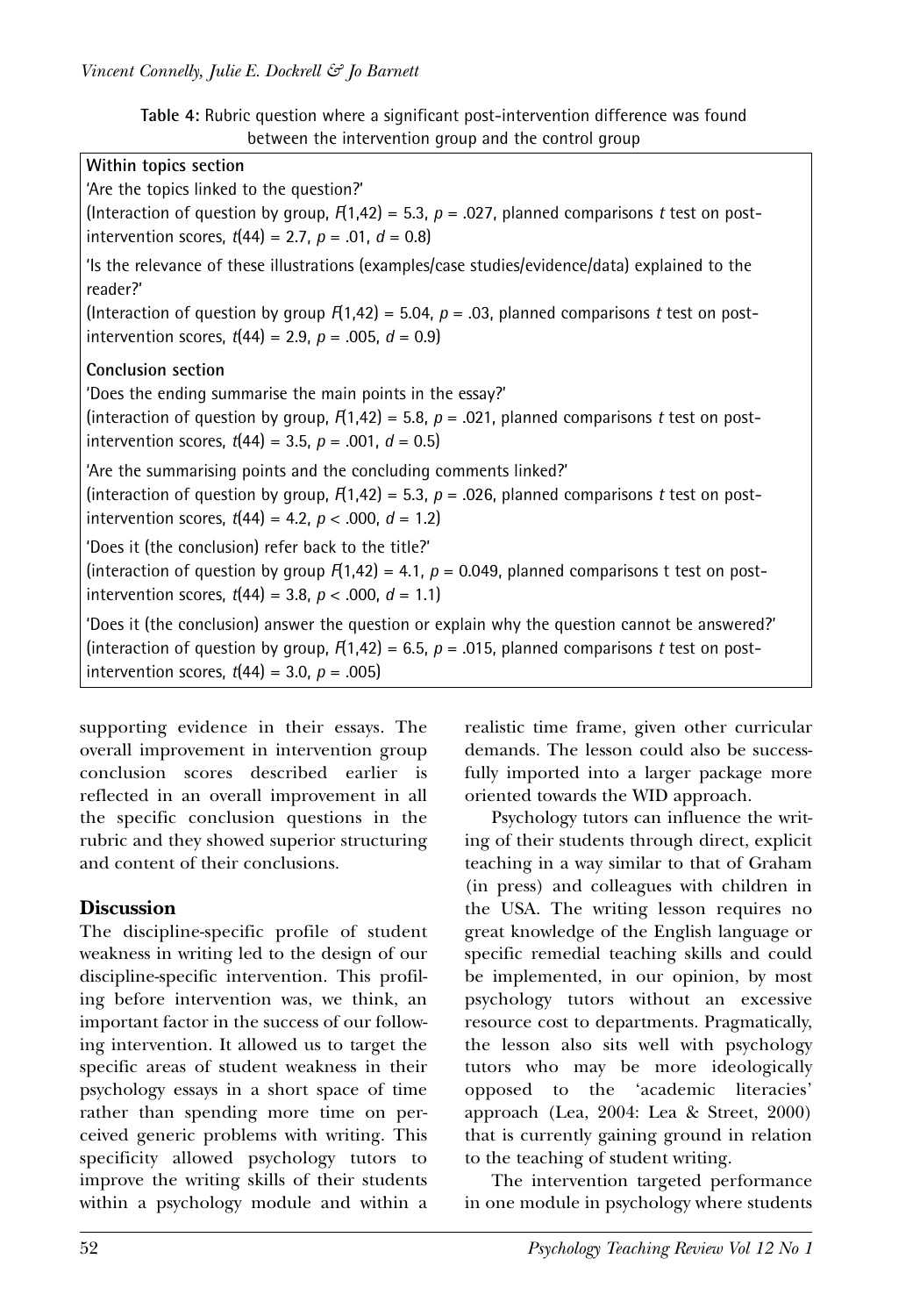were profiled as poor at the structural organisation of their essays. The intervention provided students with information on the purpose of each section of the essay and identified subgoals relevant to the production of academic essays. The short intervention led to a number of improvements and had an effect on the final tutor mark awarded to the essays and also led to longer essays overall. The intervention group students linked their supporting material in the essay more to the question and they also explained more about why their supporting material was relevant to the question. The intervention students were also more likely to produce a clearly structured conclusion. Both the conclusion length and the conclusion rubric score produced large effect sizes. For the conclusion length the mean of the intervention group was at the 73rd centile of the comparison group and for the rubric conclusion score the mean of the intervention group was at the 62nd centile of the comparison group. These positive results support previous work in this area that places goal elaboration as central to a selfregulated model of successful writing (Graham, in press).

However, the intervention did not improve the introduction section of the essays analysed or students' ability to use complex linking words. This differential pattern of results indicates that there was not a generalised improvement in student performance but targeted effects on writing. This would argue against the idea that any effects found are due to a general placebo effect from the intervention. The lack of improvement could be due to problems in the intervention in these areas or could suggest that there are certain elements of the writing process that are more resistant to change than others and may require additional support and practice.

It is interesting to take this further and speculate why the introduction section did not improve after the intervention while the conclusion did. The introductions of all the writers in this sample were very brief and appeared to be rushed, despite the intervention group's tutoring in how to structure an introduction. Students in both groups were very keen to begin writing in the exam essay and so they may have postponed most of their planning until during the writing process itself. Assuming the intervention group planning process was influenced, somewhat, by the intervention instruction then they would apply the lessons learnt in the intervention session as they wrote. Hence, they would produce more clearly structured conclusions and use their knowledge to link topics and support evidence appropriately. As such the introduction would be less influenced by the intervention. In fact, Torrance (1996) reported that less than 15 per cent of essay writing time was taken up with planning activities in undergraduate essay writing tasks. This is in contrast to the established view that 'expert' adult writers devote considerable amounts of time to planning (Kellog, 1988). The study did not provide the opportunity to question the students about their post-intervention approaches to writing.

The intervention did not appear to lead to any greater frequency in the use of complex linking words. The use of basic and complex connectives has been argued by Freedman and Pringle (1994) to be important to ensure the synthesis and the chaining of the logical sequence of statements that are needed for persuasive essay texts to work. We saw no improvement in the use of basic or complex connectives in the intervention group despite significant correlations of frequency of use of basic and complex connectives with overall grades and rubric scores. However, there was evidence that basic connectives were being used and it was the complex connectives that were lacking. Therefore, despite being introduced to complex and less frequent connectives in the intervention their more frequent use may require more extended practice and feedback than we were able to give in our short lesson.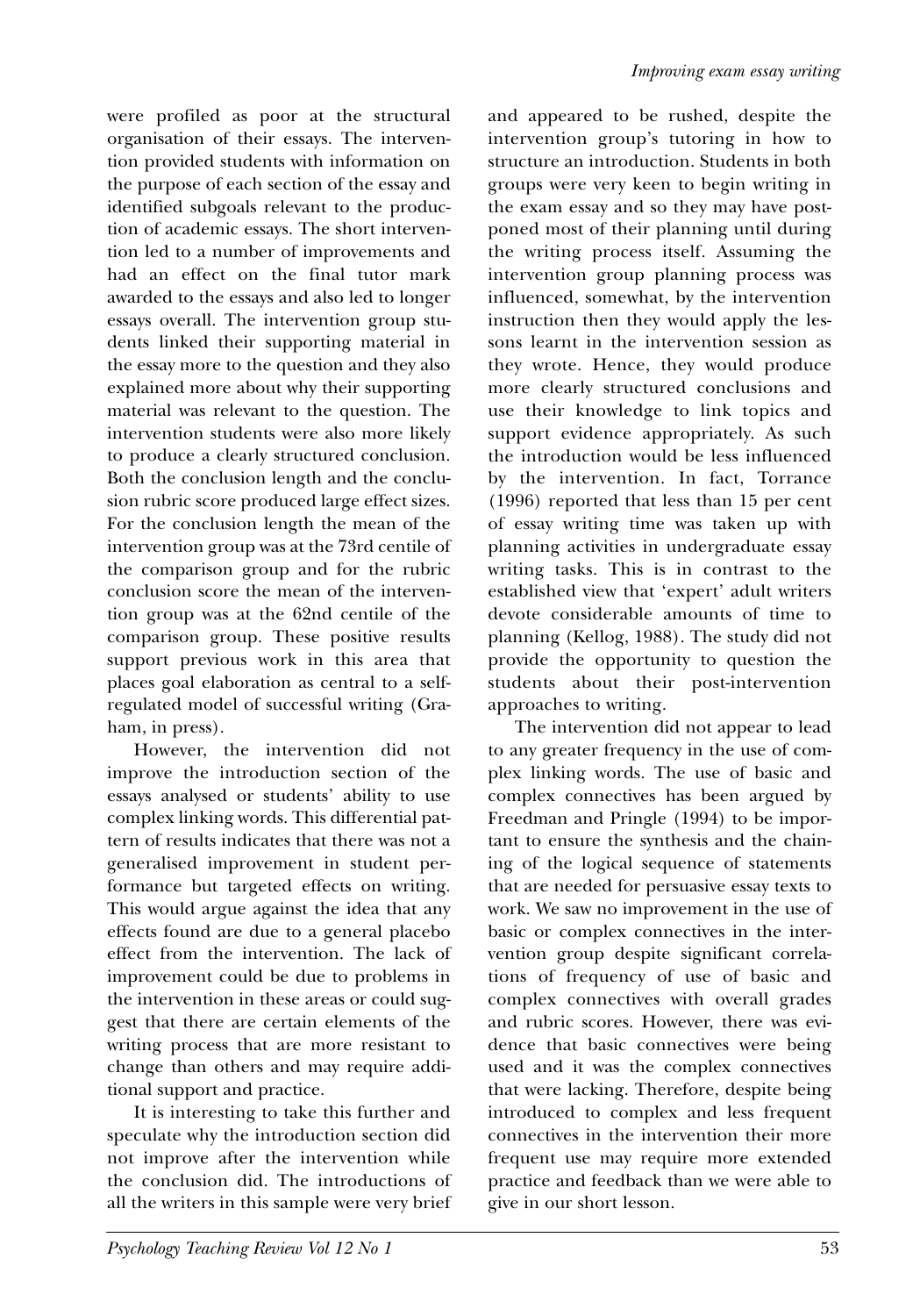The main area where the intervention showed a clear success was in the improvement to the structure of the conclusion section of the essay. The intervention group improved significantly in their scores for all the rubric ratings relevant to the conclusion section. In psychology persuasive essays conclusions are very important. They provide the opportunity for writers to summarise their line of argument and make their final influence on the opinion of the reader (Tompkins, 1994). In that respect the intervention can be seen as a success, despite being a very short lesson to the students.

The intervention group essays were also considerably longer than those of the control group. The length of the pre-intervention essays had been rated by tutors as too short to contain the level of detail they expected on the topic itself. Our results would seem to support the idea that the intervention students had more cognitive resources available to devote to text production since they needed to devote less to essay structuring. Clear goals on how to structure the essay provided clear direction for the students in their compositions. Well-specified goals also provide motivation and improve self-regulation towards completing tasks since they make it possible to monitor progress towards the overall goal of answering the essay question (Ferretti *et al.*, 2000). More resources devoted to composition and a more general motivating and monitoring mechanism resulting from learning appropriate structural goals contributed towards the production of more words in the intervention group's essays.

Structural quality is not everything, though. Content and topic knowledge are the primary contributors to overall grades (Westby & Clauser, 1999) and this is probably why essay length correlates with essay grade. It is interesting to note that for the conclusion section of the post-intervention essay, five of the intervention group produced good conclusions with high overall structural scores on the rubric. However, their overall grade was not very high and their texts were shorter than the average. This probably reflects the contribution of content to their essay scores. They were able to produce an appropriately structured essay; but if it lacks content it will not receive high grades.

This was a small-scale study using a short intervention. However, despite this we achieved an increase in exam marks relative to a control group. This is all the more interesting since the lesson was only one hour in length. We carefully designed the intervention to match the profile of student weakness we had discerned from our rubric measure and so this allowed the intervention to be short but effectively targeted. Therefore, the effects of the intervention were specific, as a result of this profiling, and not general, so arguing against a placebo effect. However, clearly there is a need to further develop and further evaluate such intervention methods. We do not know if our evaluation had any longer-term effects nor if it was specific to exam essays rather than more general coursework essays. It could also be argued that since the intervention group students signed up to the study then they were probably the most motivated students and by showing their willingness to attend the intervention session were probably also the most open to new learning experiences. However, since the intervention was very specific and designed to be in line with other interventions that have had long-term effects on children (Graham, in press) then we are confident that the students will continue to make improvements in their writing.

What was very clear from the study was that our students needed support in their writing. Our profile of writing showed considerable student weakness. Researchers in writing are beginning to question the assumption that adults are necessarily 'skilled writers' (Johnstone *et al.*, 2002; Torrance, 1996). We may need to move away from the idea in higher education that writing tuition is somewhat remedial in nature and not for the 'normal' student (Hartley, 2001) towards a more involved and partici-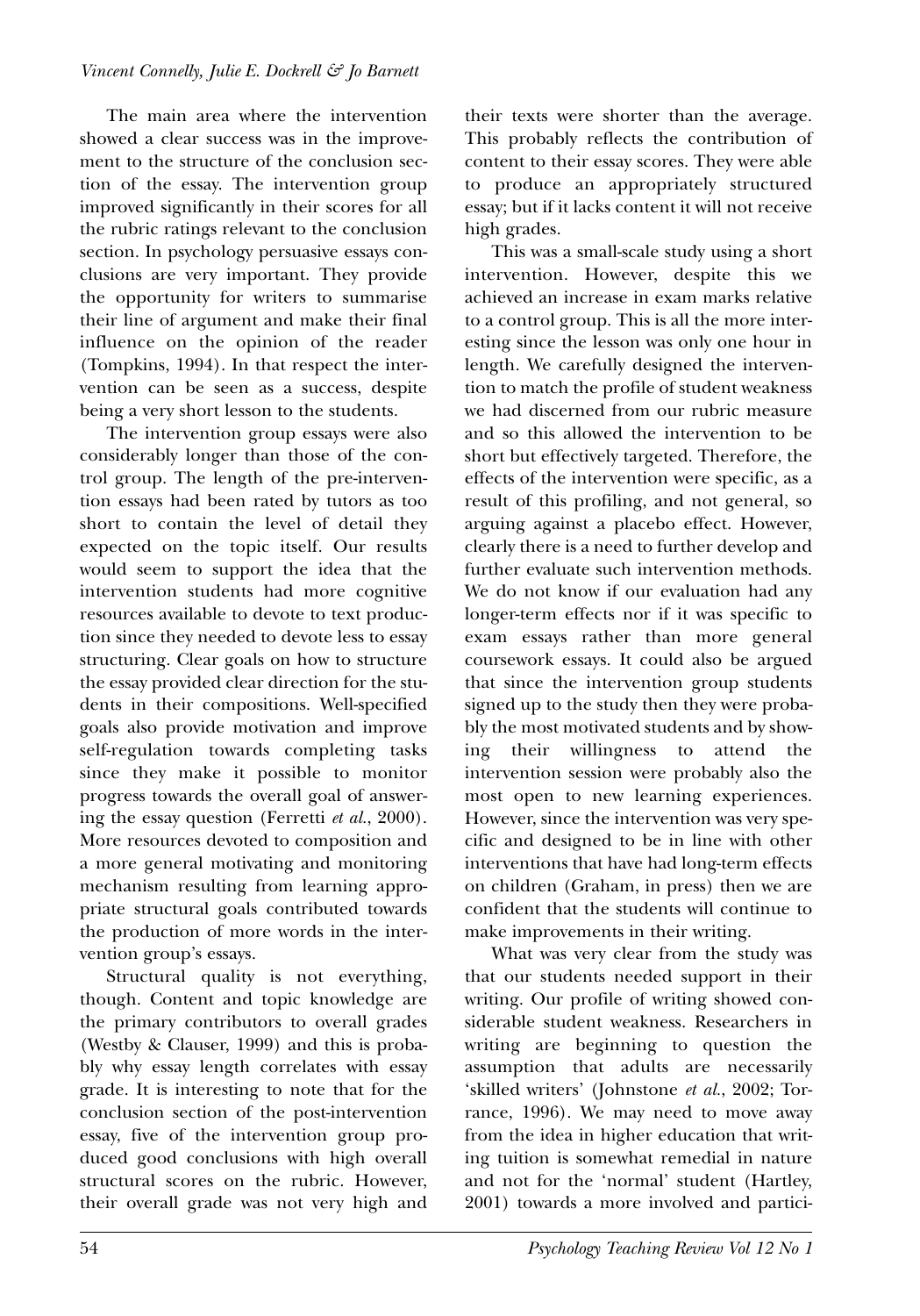pative recognition that our students need to develop their writing skills throughout their time at university. This would ideally be within a larger-scale WID approach but, as we have demonstrated, can also be fitted into smaller-scale department-level initiatives.

## **References**

- Ashbaugh, H., Johnstone, K.M. & Warfield, T.D. (2002). Outcome assessment of a writing-skill improvement initiative: Results and methodological implications. *Issues in Accounting Education*, *17,* 123–148.
- Bangert-Drowns, R.L., Hurley, M.M. & Wilkinson, B. (2004). The effects of school-based writing-tolearn interventions on academic achievement: A meta-analysis. *Review of Educational Research, 74,* 29–58.
- Bereiter, C. & Scardamalia, M. (1987). *The psychology of written composition*. Hillsdale, NJ: Lawrence Erlbaum.
- Channok, K. (2000). Comments on essays: Do students understand what tutors write? *Teaching in Higher Education, 5,* 95–105.
- Connelly, V., Campbell, S., MacLean, M. & Barnes, J. (2006). Contribution of lower-order letter and word fluency skills to written composition of college students with and without dyslexia. *Developmental Neuropsychology, 29,* 175–196.
- Connelly, V., Dockrell, J. & Barnett, J. (2005). The slow handwriting of undergraduate students constrains overall performance in exam essays. *Educational Psychology, 25,* 97–105.
- De La Paz, S. (2005). Effects of historical reasoning instruction and writing strategy mastery in culturally and academically diverse middle school classrooms. *Journal of Educational Psychology, 97,* 139–156.
- De La Paz, S. & Graham, S. (2002). Explicitly teaching strategies, skills, and knowledge: Writing instruction in middle school classrooms. *Journal of Educational Psychology, 94,* 687–698.
- De La Paz, S., Swanson, P.N. & Graham, S. (1998). The contribution of executive control to the revising by students with writing and learning difficulties. *Journal of Educational Psychology, 90,* 448–460.
- Ferretti, R.P., MacArthur, C.A. & Dowdy, N.S. (2000). The effects of an elaborated goal on the persuasive writing of students with learning disabilities and their normally achieving peers. *Journal of Educational Psychology, 92,* 694–702.
- Freedman, A. & Pringle, I. (1984). Why students can't write arguments. *English Education, 18,* 73–84.

## **Address for correspondence**

Vincent Connelly, Department of Psychology, Oxford Brookes University, Gipsy Lane, Oxford, OX3 0BP.

E-mail: vconnelly@brookes.ac.uk

- Graham, S. (in press). Writing. To appear in P.A. Alexander & P.H. Winne (Eds.), *Handbook of educational psychology*. Mahwah, NJ: Lawrence Erlbaum.
- Hartley, J. (2001). Students, writing and computers. *Psychology, Learning and Teaching, 1,* 10–15.
- Hayes, J.R. (1996). A new framework for understanding cognition and affect in writing. In C.M. Levy & S. Ransdell (Eds.), *The science of writing* (pp.1–27). Mahwah, NJ: Lawrence Erlbaum.
- Hayes, J.R. & Flower, L.S. (1980). Identifying the organisation of writing processes. In L. Gregg & E.R. Sternberg (Eds.), *Cognitive processes in writing* (pp.3–30). Hillsdale, NJ: Lawrence Erlbaum.
- Hayes, J.R. & Flower, L. S. (1986). Writing research and the writer. *American Psychologist, 41,* 1106–1113.
- Hennessy, D. & Evans, R. (2005). Reforming writing among students in community colleges. *Community College Journal of Research and Practice, 29,* 261–275.
- Hull, G. (1981). Effects of self-management strategies on journal writing by college freshman*. Research in the Teaching of English, 15,* 135–148.
- Johnstone, K.M., Ashbaugh, H. & Warfield, T.D. (2002). Effects of repeated practice and contextual writing experiences on college students writing skills. *Journal of Educational Psychology, 94,* 305–315.
- Kellog, R. (1988). Attentional overload and writing performance: Effects of rough draft and outline strategies. *Journal of Experimental Psychology: Learning, Memory and Cognition, 14,* 355–365.
- Lavalle, E., Smith, J. & O'Ryan, L. (2002). The writing approaches of secondary students. *British Journal of Educational Psychology, 72,* 399–418.
- Lea, M.R. (2004). Academic literacies: A pedagogy for course design. *Studies in Higher Education, 29,* 739–756.
- Lea, M.R. & Street, B. (2000). Student writing and staff feedback: An academic literacies approach. In M.R. Lea & Stierer, B. (Eds.), *Student writing in higher education: new contexts* (pp. 32–46). Buckingham: Open University Press.
- Maclellan, E. (2001). Assessment for learning: The differing perceptions of tutors and students. *Assessment and Evaluation in Higher Education, 26,*